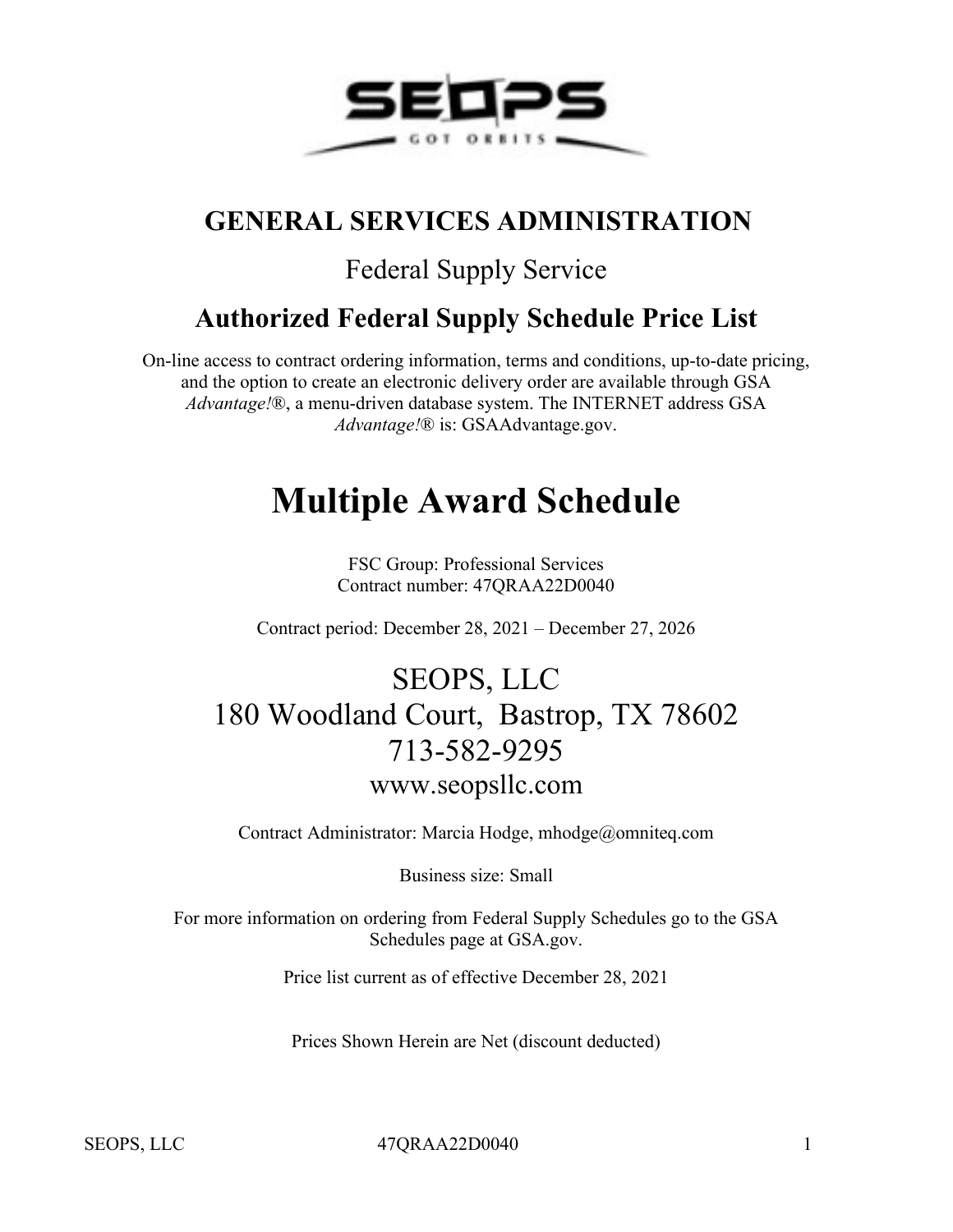

### CUSTOMER INFORMATION

1a. Table of awarded special item number(s) with appropriate cross-reference to item descriptions and awarded price(s).

| SINs      | Recovery        | <b>SIN</b> Title                 |
|-----------|-----------------|----------------------------------|
| 541420    | 541420RC        | <b>Engineering System Design</b> |
|           |                 | and Integration Service          |
| 541330ENG | 541330ENGRC     | <b>Engineering Services</b>      |
| OL M      | <b>OLMSTLOC</b> | <b>Order-Level Materials</b>     |
|           | OLMRC.          | (OLM's)                          |

1b. Identification of the lowest priced model number and lowest unit price for that model for each special item number awarded in the contract. This price is the Government price based on a unit of one, exclusive of any quantity/dollar volume, prompt payment, or any other concession affecting price. Those contracts that have unit prices based on the geographic location of the customer, should show the range of the lowest price, and cite the areas to which the prices apply. Not Applicable

1c. If the Contractor is proposing hourly rates, a description of all corresponding commercial job titles, experience, functional responsibility and education for those types of employees or subcontractors who will perform services shall be provided. If hourly rates are not applicable, indicate "Not applicable" for this item.

Not Applicable

2. Maximum order: \$1,000,000

3. Minimum order: \$100

4. Geographic coverage (delivery area). Domestic Only

5. Point(s) of production (city, county, and State or foreign country). Same as Company Address

6. Discount from list prices or statement of net price. Government Net Prices (discounts already deducted.)

7. Quantity discounts. None

8. Prompt payment terms. Information for Ordering Offices: Prompt payment terms cannot be negotiated out of the contractual agreement in exchange for other concessions. Net 30 days

9. Foreign items (list items by country of origin). Not Applicable

SEOPS, LLC 47QRAA22D0040 2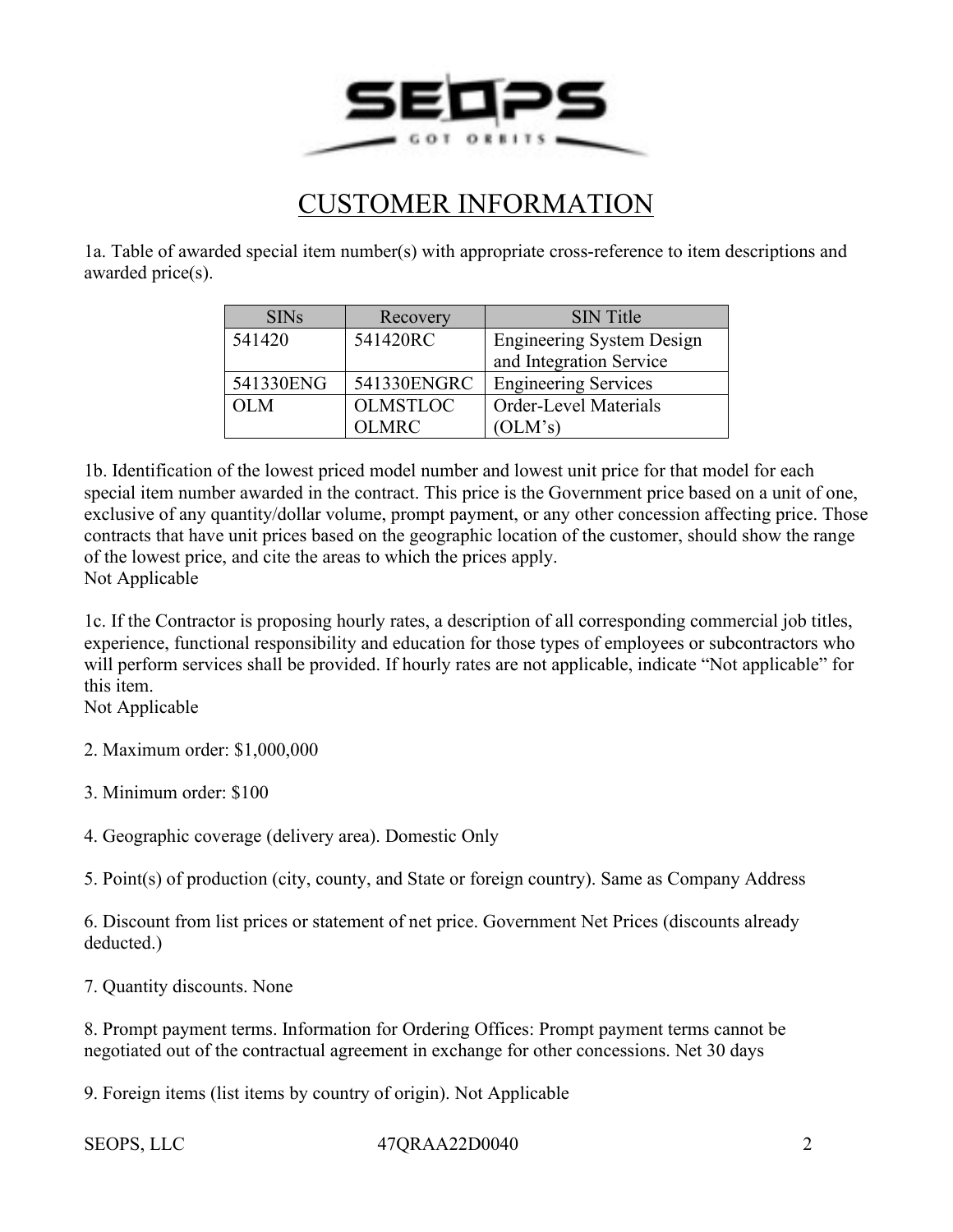

10a. Time of delivery. (Contractor insert number of days.) To Be Determined at the Task Order level

10b. Expedited Delivery. Items available for expedited delivery are noted in this price list. To Be Determined at the Task Order level

10c. Overnight and 2-day delivery. Not available

10d. Urgent Requirements. To Be Determined at the Task Order level

11. F.O.B. point(s). Destination

12a. Ordering address(es). Same as Contractor Address

12b. Ordering procedures: For supplies and services, the ordering procedures, information on Blanket Purchase Agreements (BPA's) are found in Federal Acquisition Regulation (FAR) 8.405-3.

13. Payment address(es). Same as Contractor Address

14. Warranty provision. Contractor's Standard Commercial Warranty Terms & Conditions

15. Export packing charges, if applicable. Not Applicable

16. Terms and conditions of rental, maintenance, and repair (if applicable). Not Applicable

17. Terms and conditions of installation (if applicable). Not Applicable

18a. Terms and conditions of repair parts indicating date of parts price lists and any discounts from list prices (if applicable). Not Applicable

18b. Terms and conditions for any other services (if applicable). Not Applicable

19. List of service and distribution points (if applicable). Not Applicable

20. List of participating dealers (if applicable). Not Applicable

21. Preventive maintenance (if applicable). Not Applicable

22a. Special attributes such as environmental attributes (e.g., recycled content, energy efficiency, and/or reduced pollutants). Not Applicable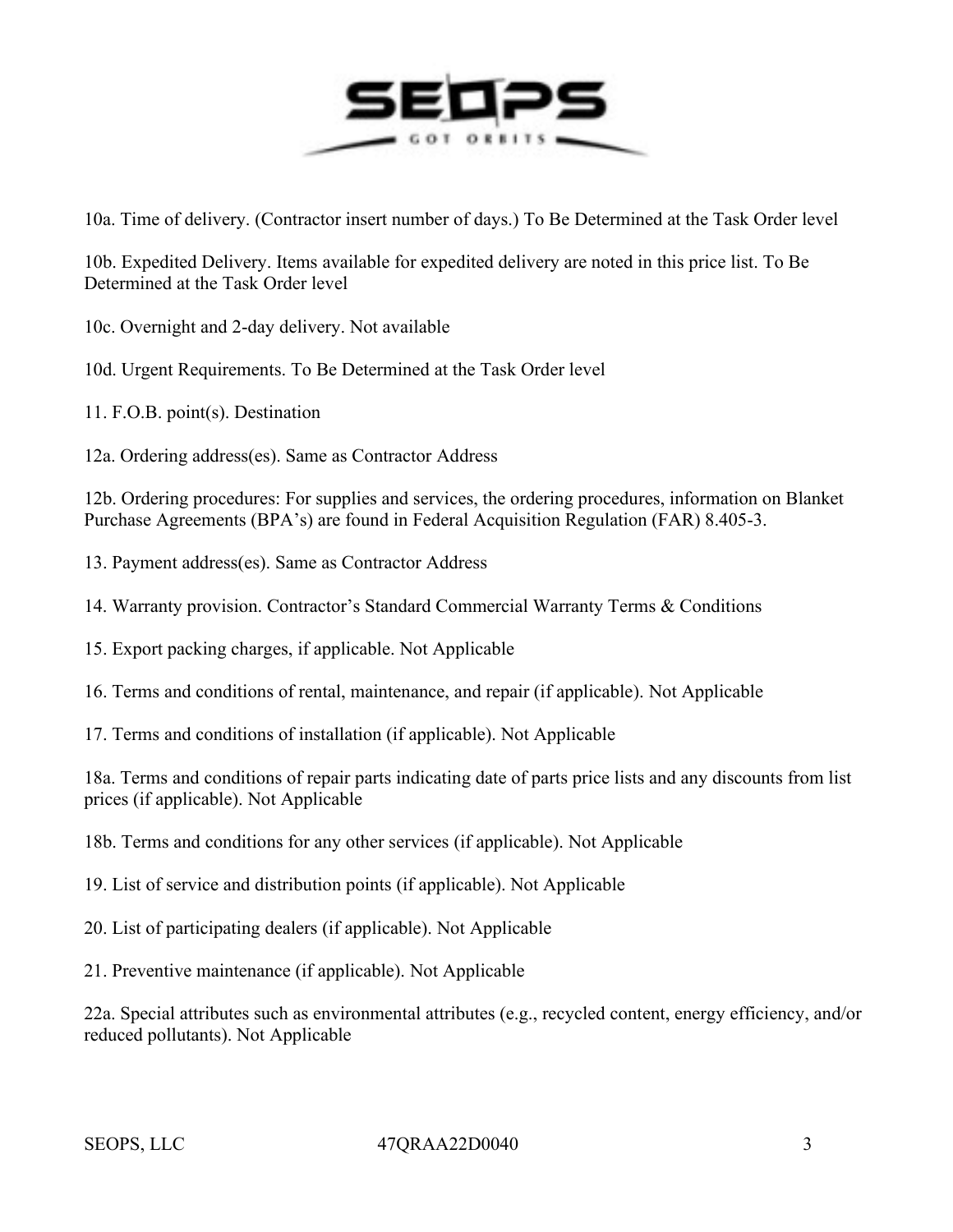

22b. If applicable, indicate that Section 508 compliance information is available on Electronic and Information Technology (EIT) supplies and services and show where full details can be found (e.g. contractor's website or other location.) The EIT standards can be found at: [www.Section508.gov/.](http://www.section508.gov/) Not Applicable

23. Unique Entity Identifier (UEI) number. 081067884

24. Notification regarding registration in System for Award Management (SAM) database. Cage Code 85S07

| <b>SIN</b>                                        | <b>Offered Services</b>                                                                                       | Unit | GSA Price   |
|---------------------------------------------------|---------------------------------------------------------------------------------------------------------------|------|-------------|
| 541330ENG,<br>541330ENGRC,<br>541420.<br>541420RC | Deployment via Equalizer / SpaceX Rideshare<br>(SSO or LEO) OR Deployment via Slingshot /<br>Cygnus $>450$ km |      | \$59,244.33 |

#### Awarded Launch Service Pricing

The GSA Price shown in the table includes the Industrial Funding Fee (IFF) of 0.75%